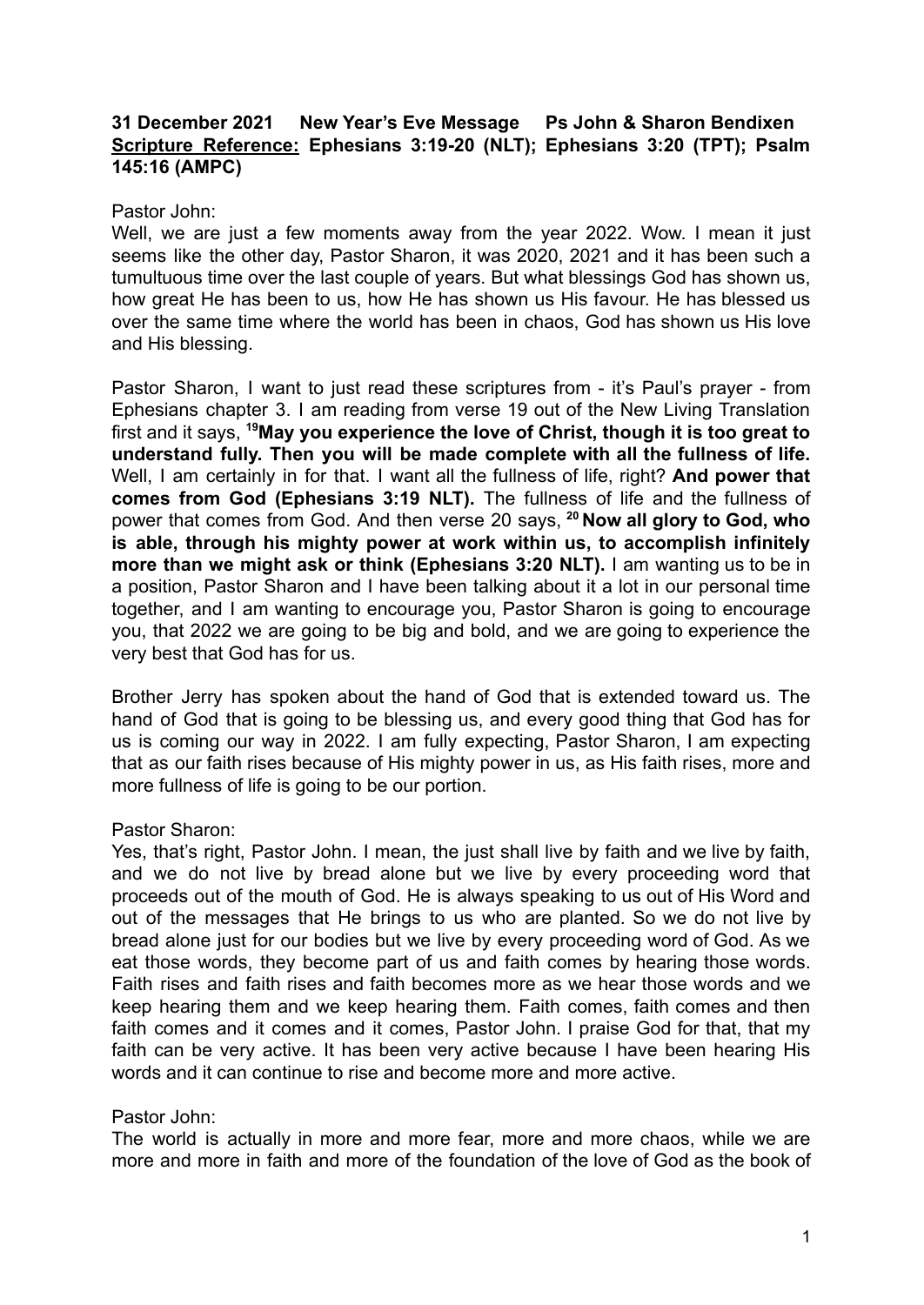Ephesians in Paul's prayer talks about. The great love of God, that we'll understand how great it is for us. That we can have this faith, that we can trust in Him and live for Him and live in Him.

### Pastor Sharon:

The conditions in the world actually don't impact, don't change the Word of God, you know. In fact we are now even more having the Word of God as our point of faith because of conditions. It's proven itself, God's Word has proven itself to be actually more true to us than it has ever been before because circumstances change. That's how you change your circumstances before the circumstances of the world hit us. That's how we use to change our circumstances. Things are subject to change. Our circumstances are subject to change by the power of God's Word and His promises in His Word. That didn't change. His promises don't become null and void because circumstances in the world have gone more pear-shaped than ever before.

Pastor John: God is still God.

### Pastor Sharon:

There have always been pear-shaped circumstances that we've used the Word of God to change the circumstances in our world. Now more than ever, now more than ever.

### Pastor John:

So that's such a good point you've made. As the world descends into more chaos, as the world descends into more disorder, God shows Himself greater.

#### Pastor Sharon:

Exactly, it's God's opportunity and it is the church's opportunity. Sons of God's opportunity to lay hold of the goodness of God more than ever.

### Pastor John:

It's not time for us to just receive all the news and all the stuff the world wants us to believe or to receive. It is our time to actually go and press more into the good things that God has for us.

#### Pastor Sharon:

Yes, and to lay hold of God's promises that are always, the Bible says, His exceeding great and precious promises. We escape the corruption that's in the world through God's exceeding great and precious promises. So, His promises we lay hold of His promises like we always have and now more than ever before, even. It's powerful.

#### Pastor John:

You know, Pastor Sharon, I'm wanting to read this scripture in The Passion Translation, and TPassion Translation says, **<sup>20</sup>Never doubt God's mighty power to work in you and accomplish all this. He will achieve infinitely more than your greatest request, your most unbelievable dream, and exceed your wildest**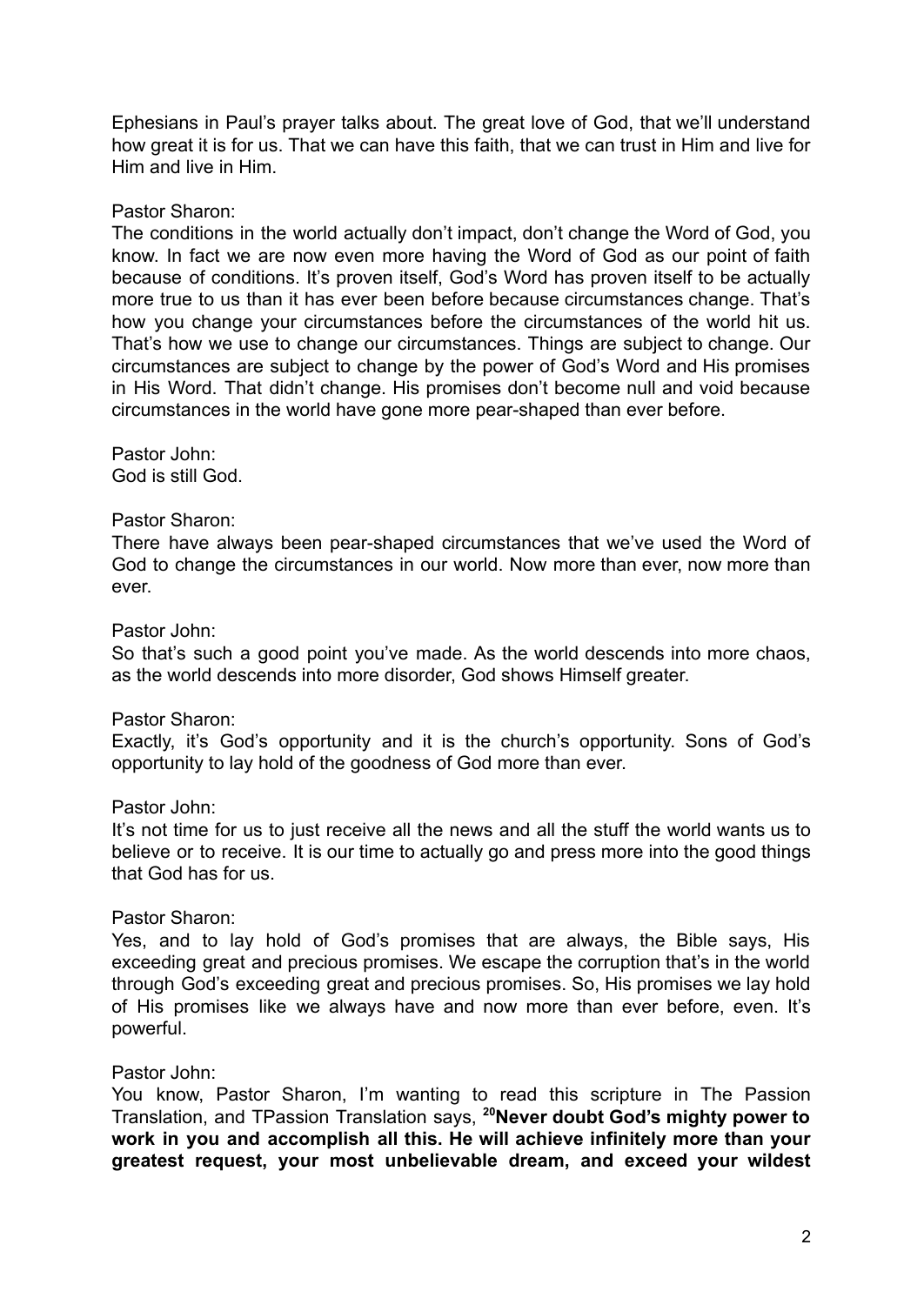# **imagination! He will outdo them all, for his miraculous power constantly energizes you (Ephesians 3:20 TPT).**

So, it doesn't matter what's happening out in the world, His power is energising us. And as His power energises us, we are able to imagine, through His power, we are able to think, we're able to dream, we're able to imagine what He's got for us. And then the Bible says, and He'll outdo that, even what you can imagine or think through that power that energises you. He'll outdo it, He will not do less than that, He'll outdo it. And so, I mean, that's based on His great love for us in a time when the world doesn't have a good news message. God has a Good News message.

### Pastor Sharon:

His Gospel and His Good News continues. Has been continuing since Jesus. A death, burial and resurrection. The Gospel is still coming to us, it's still the power of God that saves me in whatever I need salvation in. It's still the power of God.

# Pastor John:

Absolutely. You know, Pastor Sharon, I would just like us for a moment to reflect and anything that you reflect on, please add it here. But I reflect on 2021, when actually everybody in the world was worried about economic conditions and all kinds of things. God did such amazing miracles in our ministry, that we did auditorium upgrades, we had amazing gifts from God for travel with our new interns. We had a new intern program, and then we went on a trip of destiny, Footsteps to Destiny, that God paid for, provided for. We did a building upgrade, that is amazing. I mean, all along the way, and we released an album.

# Pastor Sharon:

We released Sound and Song of Psalms, that's right. And then our personal lives as well. I mean, wow, just one thing after the other after the other. We have truly, in 2021 experienced abundant overflow, spiritually, financially, relationally, ministry. We truly have experienced abundant overflow, supernatural increase. And as we've gone Big and Bold with His Word and His promises. Big and Bold in prayer. Big and Bold. We've gone Big and Bold. God has emboldened us in His Word. He's emboldened us in faith. His spirit has been amazing in us, encouraging us to rise up in His goodness and His promises.

# Pastor John:

We've increased our giving to the poor. We increased our contributions to a rehabilitation centre that has actually been able to survive because of our constant financial giving, and the foster care home that we have taken over the full financial support of that home. So, in every area, Pastor Sharon, we've just seen God's increase.

# Pastor Sharon:

Increase in our giving to people that have needed help during these times and our personal sowing and our personal giving of finances, nothing has diminished. It's increased. And that is just the promises in God's Word, you know, Pastor John. As you continue to seek first His kingdom and His righteousness, His ways of doing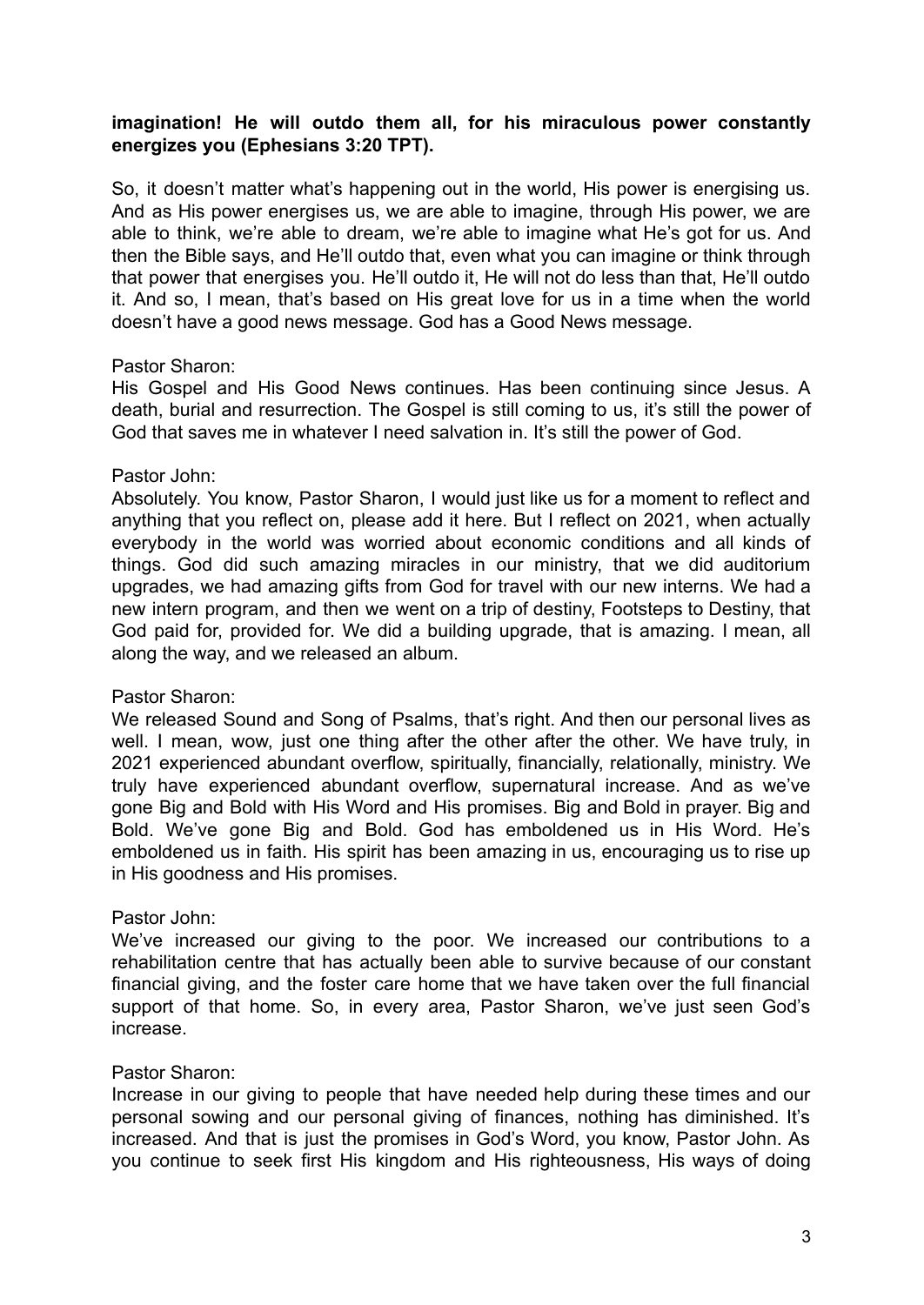things, He adds. He adds. And He doesn't say, "Now I can't add to you any more, what you need to eat, what you need to wear, where you to need to live and what you need to drive. I can't add to you now because of conditions in the world". No. His Word supersedes all of it, Pastor John. I give Him praise and glory. I give Him praise and glory. And now, going into 2022…

Pastor John:

I want to say also that so many other peoples' personal testimonies, personal testimonies that have come to us.

Pastor Sharon:

Other peoples' personal testimonies that have come to us.

Pastor John:

Other peoples' personal testimonies. God's miraculous intervention in their lives and blessings.

Pastor Sharon: And supernatural increase.

Pastor John: And increase and favour.

Pastor Sharon:

And the way He's taken care of them and favour and kept them steady and stable.

Pastor John:

It's been a marvellous thing. It's been a marvellous thing. And so, Pastor Sharon, you know, the Lord has said to us that going forward into 2022, we're going Big and Bold, Version 2 for 22. And so we expect even more because God is, this scripture, **<sup>20</sup>He will achieve infinitely more than your greatest request, your most unbelievable dream, and exceed your wildest imagination! He will outdo them all, for his miraculous power constantly energises you (Ephesians 3:20 TPT).** And His Word has energised us and continues to energise us to continue to be even bigger and bolder than we were in 2021, when the rest of the world is not thinking like that.

Pastor Sharon:

No, they're not thinking like that. They're not actually experiencing the love of God, Pastor John. They don't know it. People without the Lord don't know the love of God. And so, they become fearful and afraid and hold onto everything and they scurry. They scurry around, wondering what to do, you know. Actually, what we desire is for the people that don't know Jesus to see how safe we are in the Kingdom of God, that we live by the Kingdom. Kingdom economics, we don't live by the economics of the world. We live by Kingdom relationships, Kingdom health, Kingdom health. The health that we have enjoyed as a people has been…

Pastor John: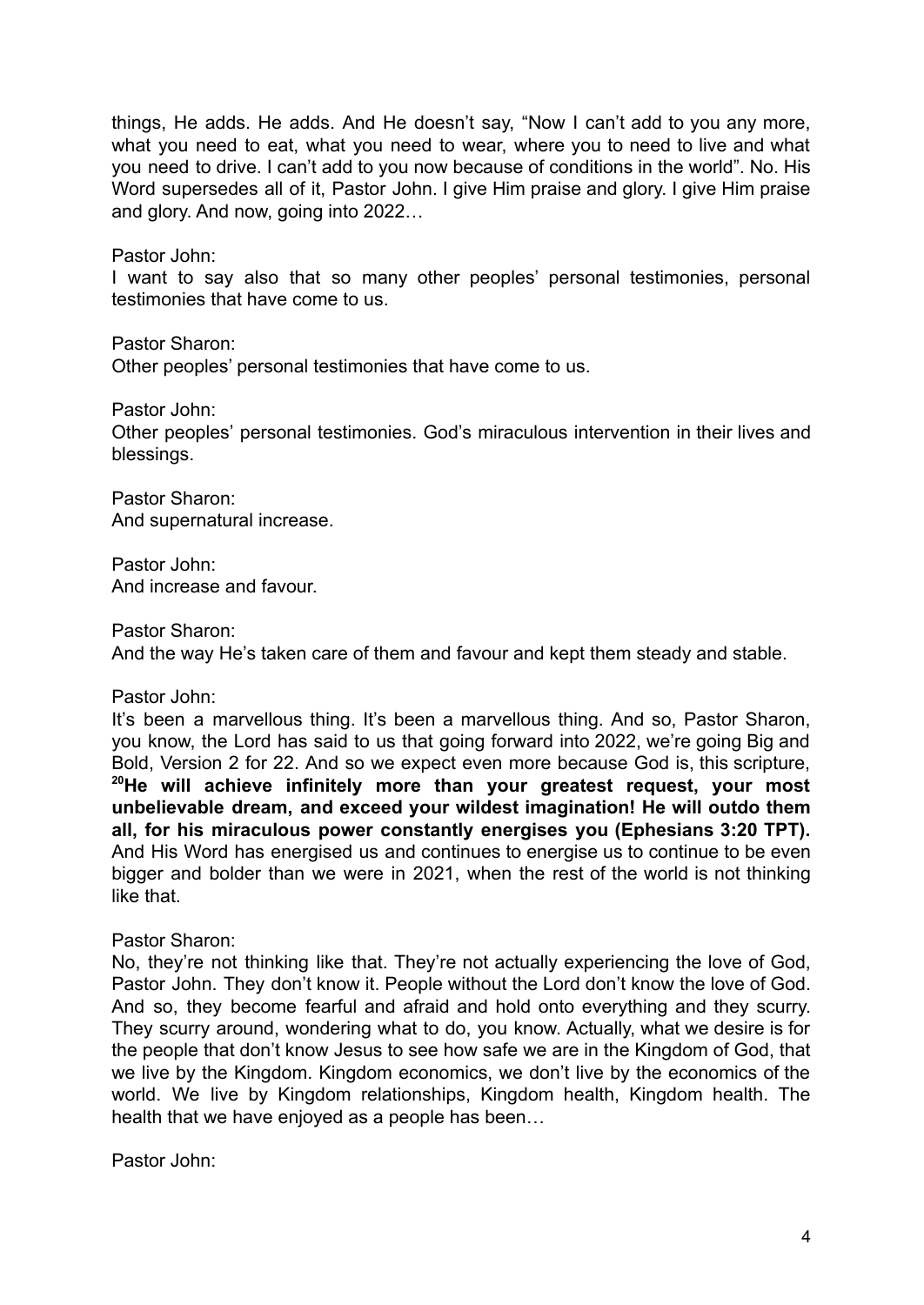…has been amazing. Free from sickness and disease. We've been protected by the Lord, it has not overcome us. It has not done anything to harm us.

Pastor Sharon:

Yeah, we have not lost one person. Not one person in this time.

Pastor John:

And so, 2022 is going to be a greater year. It's going to be more than we can imagine, more than our wildest dreams. He's going to outdo what He did in 2021, He's going to outdo it in 2022. And even what we can dream about doing in 2022, He's going to outdo what we can dream about in 2022. I think one of the key things for us, Pastor Sharon, is that we've stayed focused on our assignment. We've stayed focused on obeying the Word of God, and listening to the Word of God. And step by step doing what He tells us to do. Stay on assignment, step by step being obedient to His Word.

### Pastor Sharon:

Planted in His church, Pastor John, which is God's way. We've stayed in, walking in the ways of God. You know, listening to what the Spirit of God is saying to our churches, you know and walking in obedience to the Lord. Staying in those things.

### Pastor John: i

If we have to leave people with a message for 2022, we would say; the hand of God is outstretched out towards us.

# Pastor Sharon:

Yes that's what the Lord spoke to Brother Jerry about. He said that God in this 2022, we will experience the open hand of God. We already have. God's hand is always open towards His people but that's a wonderful concept to have in your imagination and in your heart and actually, it comes from this Psalm, 145 verse 16. **<sup>16</sup>You open Your hand and satisfy every living thing with favour (Psalm 145:16 AMPC).** We are going to experience the open hand of God.

Pastor John:

We're going to and we have been experiencing and we are going to experience it in a supernatural way for 2022. We are going to be Big and Bold in 2022. We are just focused more on assignment, more on obeying God, more on the wisdom of God, the execution of when He tells us how to go about doing something and we obey Him in that execution. We have just discovered, Pastor Sharon, that in this time God is truly magnifying Himself and glorifying Himself in His church. Pastor Sharon:

A big thing for me, Pastor John, going into 2022 which has been big for me for a while now, but it is even bigger in me, is the recognition of the time of God. Big and Bold in the recognition of the time of God and receiving instruction and continuing to receive instruction from Him and then activating my obedience with boldness in the knowledge that I am obeying Him and then that attracts everything to me that God has promised – it is a big thing for me.